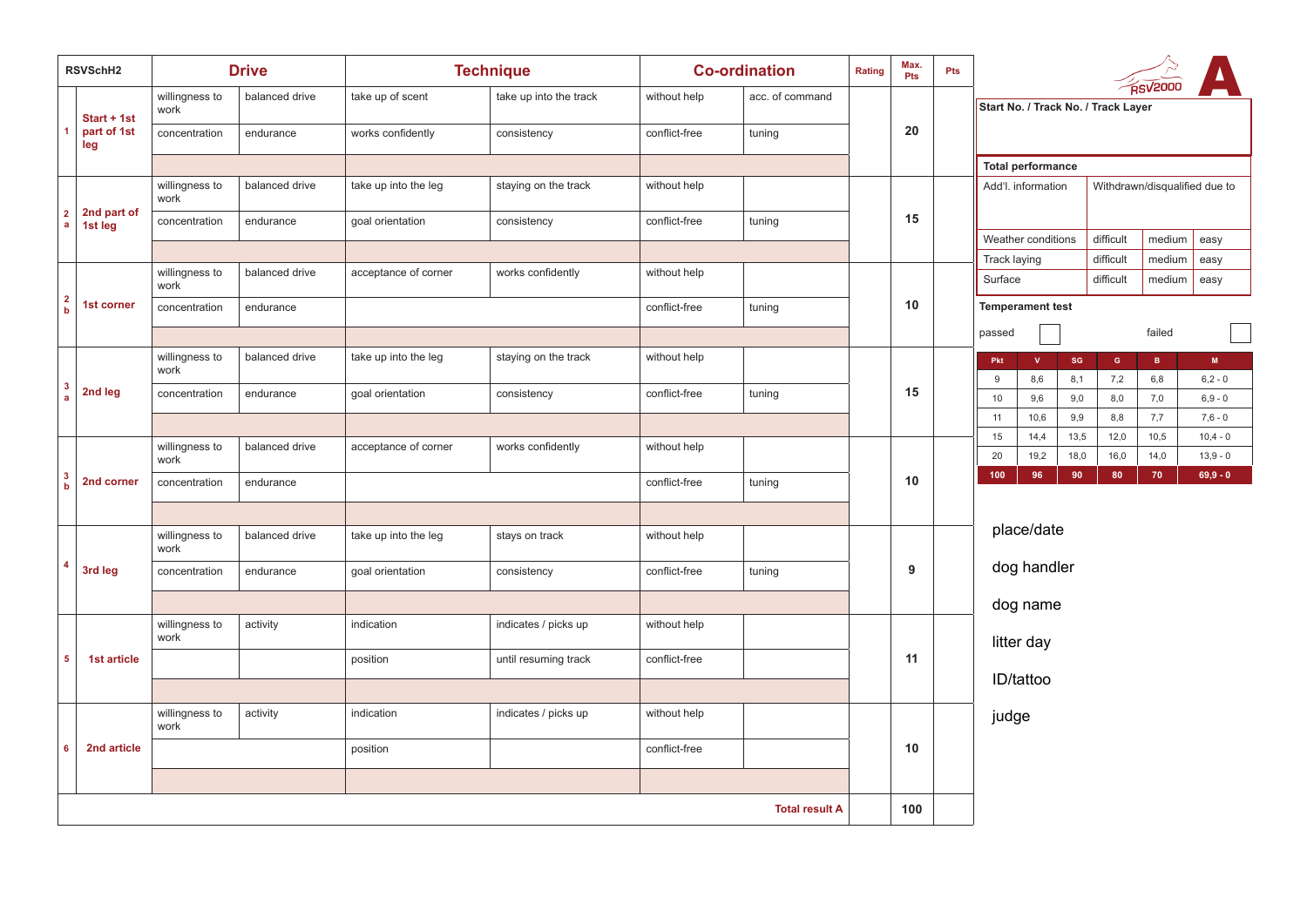|                | dog name                        |                     |              |                | SG<br>$\mid$ B $\mid$<br>$\mathsf{V}$<br>Pkt<br>7,0<br>10<br>9,6<br>9,0<br>8,0<br>15<br>13,5<br>12,0<br>10,5<br>14,4 | $\mathsf{M}^-$<br>ID/tattoo<br>$6,9 - 0$<br>$10,4 - 0$ |                       |                       |        |      | $\blacksquare$ |                        |
|----------------|---------------------------------|---------------------|--------------|----------------|----------------------------------------------------------------------------------------------------------------------|--------------------------------------------------------|-----------------------|-----------------------|--------|------|----------------|------------------------|
| RSVSchH2       |                                 |                     | <b>Drive</b> |                | <b>Technique</b>                                                                                                     |                                                        | 70<br>$69,9 - 0$      | <b>Co-ordination</b>  | Rating | Max. | Pts            |                        |
|                |                                 | willingness to work | activity     | basic position | straight/position                                                                                                    | gun shot                                               | acceptance of signals | without help          |        |      |                |                        |
|                |                                 | endurance           |              | about turn     | change of pace                                                                                                       | right corner                                           | synchronisation       | concentration         |        |      |                | $R$ sv <sup>2000</sup> |
| 1              | Free hee-<br>ling               |                     |              | right corner   | about turn                                                                                                           | stop                                                   |                       |                       |        | 10   |                | Start No.:             |
|                |                                 |                     |              | left corner    | group                                                                                                                | stop                                                   |                       |                       |        |      |                |                        |
|                |                                 |                     |              |                |                                                                                                                      |                                                        |                       |                       |        |      |                |                        |
| $\overline{2}$ |                                 | willingness to work | activity     | basic position | development                                                                                                          | command                                                | acceptance of signals | without help          |        |      |                |                        |
|                | Sit out of<br>motion            |                     |              | execution      | holds position                                                                                                       | handler return                                         | conflict free         | concentration         |        | 10   |                |                        |
|                |                                 |                     |              |                |                                                                                                                      |                                                        |                       |                       |        |      |                |                        |
|                |                                 | willingness to work | activity     | basic position | development                                                                                                          | command                                                | acceptance of signals | without help          |        |      |                |                        |
|                | Down out                        | dynamics            |              | execution      | holds position                                                                                                       | approach                                               | conflict free         | concentration         |        |      |                | place/date             |
| 3              | of motion<br>with recall        |                     |              | front          | finish                                                                                                               |                                                        |                       |                       |        | 10   |                |                        |
|                |                                 |                     |              |                |                                                                                                                      |                                                        |                       |                       |        |      |                | dog handler            |
|                |                                 | willingness to work | activity     | basic position | development                                                                                                          | command                                                | acceptance of signals | without help          |        |      |                |                        |
| 4              | <b>Stand while</b>              |                     |              | execution      | holds position                                                                                                       | conflict free<br>handler return<br>concentration       |                       |                       |        |      |                |                        |
|                | running                         |                     |              | finish         |                                                                                                                      |                                                        |                       |                       |        | 10   |                |                        |
|                |                                 |                     |              |                |                                                                                                                      |                                                        |                       |                       |        |      |                |                        |
|                |                                 | willingness to work | activity     | basic position | run                                                                                                                  | pick up                                                | acceptance of signals | without help          |        |      |                | litter day             |
|                | <b>Retrieve on</b>              | dynamics            |              | return         | front                                                                                                                | hold                                                   | conflict free         | concentration         |        |      |                |                        |
| 5              | flat                            |                     |              | release        | finish                                                                                                               |                                                        |                       |                       |        | 10   |                |                        |
|                |                                 |                     |              |                |                                                                                                                      |                                                        |                       |                       |        |      |                |                        |
|                |                                 | willingness to work | activity     | basic position | run                                                                                                                  | jump                                                   | acceptance of signals | without help          |        |      |                |                        |
|                |                                 | dynamics            |              | pick up        | return                                                                                                               | return jump                                            | conflict free         | concentration         |        |      |                |                        |
| 6              | <b>Bring over</b><br>1 m hurdle |                     |              | front          | hold                                                                                                                 | release                                                |                       |                       |        | 15   |                | judge                  |
|                |                                 |                     |              | finish         |                                                                                                                      |                                                        |                       |                       |        |      |                |                        |
|                |                                 |                     |              |                |                                                                                                                      |                                                        |                       |                       |        |      |                |                        |
|                |                                 | willingness to work | activity     | basic position | run                                                                                                                  | jump                                                   | acceptance of signals | without help          |        |      |                |                        |
|                |                                 | dynamics            |              | pick up        | return                                                                                                               | return jump                                            | conflict free         | concentration         |        |      |                |                        |
|                | <b>Bring over</b><br>A-frame    |                     |              | front<br>hold  |                                                                                                                      | release                                                |                       |                       |        | 15   |                |                        |
|                |                                 |                     |              | finish         |                                                                                                                      |                                                        |                       |                       |        |      |                |                        |
|                |                                 |                     |              |                |                                                                                                                      |                                                        |                       |                       |        |      |                |                        |
|                |                                 | willingness to work | activity     | basic position | development                                                                                                          | send-out                                               | acceptance of signals | without help          |        |      |                |                        |
|                | 8 Send-out                      | dynamics            |              | drop<br>remain |                                                                                                                      | sits                                                   | conflict free         | concentration         |        | 10   |                |                        |
|                |                                 |                     |              |                |                                                                                                                      |                                                        |                       |                       |        |      |                |                        |
|                | Long down                       | willingness to work | calm         | basic position | down                                                                                                                 | gun shot                                               | acceptance of signals | without help          |        |      |                |                        |
| 9              | under dis-<br>traction          | balanced drive      |              | remain         | sits                                                                                                                 |                                                        | conflict free         | concentration         |        | 10   |                |                        |
|                |                                 |                     |              |                |                                                                                                                      |                                                        |                       |                       |        |      |                |                        |
|                |                                 |                     |              |                |                                                                                                                      |                                                        |                       | <b>Total result B</b> |        | 100  |                |                        |